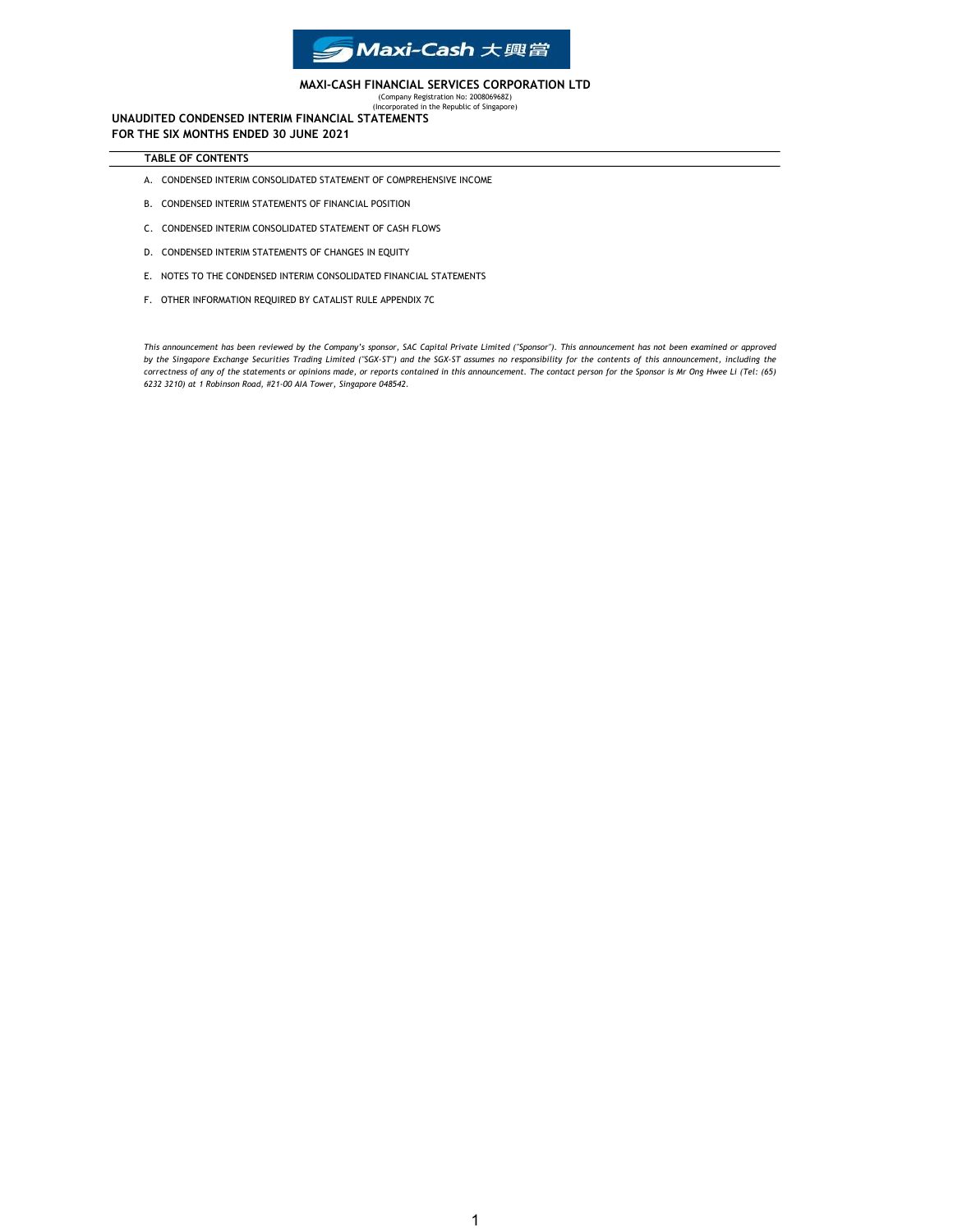### A. CONDENSED INTERIM CONSOLIDATED STATEMENT OF COMPREHENSIVE INCOME

1(i) Condensed Interim Consolidated Statement of Comprehensive Income For The Six Months Ended 30 June 2021 ("1H2021")

|                                                                                             | Group     |           |               |
|---------------------------------------------------------------------------------------------|-----------|-----------|---------------|
|                                                                                             | 1H2021    | 1H2020    | <b>Change</b> |
|                                                                                             | \$'000    | \$'000    | %             |
| Revenue                                                                                     | 111,632   | 102,800   | 9%            |
| Material costs                                                                              | (71, 326) | (64, 546) | 11%           |
| Employee benefits expenses                                                                  | (11, 999) | (10, 807) | 11%           |
| Depreciation and amortisation                                                               | (7, 177)  | (6, 189)  | 16%           |
| Finance costs                                                                               | (4,961)   | (6, 294)  | $-21%$        |
| Other operating expenses                                                                    | (9, 407)  | (9,693)   | $-3%$         |
| Interest income                                                                             | 23        | 96        | $-76%$        |
| Dividend income from equity instruments                                                     | 197       | 99        | 99%           |
| Rental income                                                                               | 616       | 304       | 103%          |
| Other income                                                                                | 2,206     | 6,089     | $-64%$        |
| Share of results of joint venture                                                           | (21)      | 250       | n.m.          |
| Profit before tax                                                                           | 9,783     | 12,109    | $-19%$        |
| Income tax expense                                                                          | (1,725)   | (1,971)   | $-12%$        |
|                                                                                             | 8,058     |           | $-21%$        |
| Profit for the year                                                                         |           | 10,138    |               |
| Other comprehensive income                                                                  |           |           |               |
| Items that will not be reclassified to profit or loss (net of tax):                         |           |           |               |
| Net fair value changes on equity instruments at fair value through other comprehensive      | 28        |           |               |
| income as at the end of the financial period                                                |           | (43)      | n.m.          |
| Items that may be reclassified subsequently to profit or loss (net of tax):                 |           |           |               |
| Net fair value changes on debt instruments at fair value through other comprehensive income | 7         | (27)      | n.m.          |
| Foreign currency translation                                                                | 33        | (45)      | n.m.          |
| Other comprehensive income for the period, net of tax                                       | 68        | (115)     | n.m.          |
|                                                                                             |           |           |               |
| Total comprehensive income for the period                                                   | 8,126     | 10,023    | $-19%$        |
| Profit for the year attributable to:                                                        |           |           |               |
| Owners of the Company                                                                       | 8.007     | 10,062    | $-20%$        |
| Non-controlling interests                                                                   | 51        | 76        | $-33%$        |
|                                                                                             | 8,058     | 10,138    | $-21%$        |
| Total comprehensive income attributable to:                                                 |           |           |               |
| Owners of the Company                                                                       | 8.075     | 9.947     | -19%          |
| Non-controlling interests                                                                   | 51        | 76        | $-33%$        |
|                                                                                             | 8,126     | 10,023    | $-19%$        |
| Earnings per ordinary share (cents)                                                         |           |           |               |
| -Basic and diluted                                                                          | 0.77      | 0.97      | $-21%$        |
|                                                                                             |           |           |               |

Other information :-

|                                                                  | <b>Group</b>     |                  |             |
|------------------------------------------------------------------|------------------|------------------|-------------|
|                                                                  | 1H2021<br>\$'000 | 1H2020<br>\$'000 | Change<br>% |
| Amortisation of prepaid rent                                     |                  |                  | n.m.        |
| Depreciation of property, plant and equipment                    | 1.701            | 1.439            | 18%         |
| Depreciation of right-of-use assets                              | 5.474            | 4.748            | 15%         |
| Financial losses on pledged items not fully covered by insurance | ۰                | 25               | n.m.        |
| Foreign currency exchange gain, net                              | (1)              | (953)            | $-100%$     |
| Loss on disposal of plant and equipment                          | 146              | 50               | 192%        |
| n.m. - not meaningful                                            |                  |                  |             |

NOTES:

1a - Depreciation of fixed assets in pawnshops and retail outlets is computed on a straight-line basis over 3 to 5 years.

1b - The Group recognises all inventory, including trade-in stock and sales return stock, at the lower of cost and net realisable value.

1c - The increase in material costs in 1H2021 was generally in line with the higher revenue.

1d - Higher employee benefits expenses for 1H2021 was mainly due to increase in headcount for both local and overseas.

1e - Higher depreciation and amortisation charges in 1H2021 were mainly due to newly acquired properties and additional recognition of right-of-use assets.

1f - Lower finance costs for 1H2021 was mainly due to lower interest rate charged on bank borrowings and lower interest costs from term notes.

1g - Lower other operating expenses for 1H2021 were mainly due to lower foreign exchange loss.

1h - Lower interest income for 1H2021 was mainly due to the reduction in investment securities.

1i - Higher rental income for 1H2021 was mainly due to additional rental arising from newly acquired properties.

1j - Decrease in other income for 1H2021 was mainly due to lower rental rebates from landlords and cash grant under the job support scheme from the Government in relation to COVID-19 as compared to 1H2020.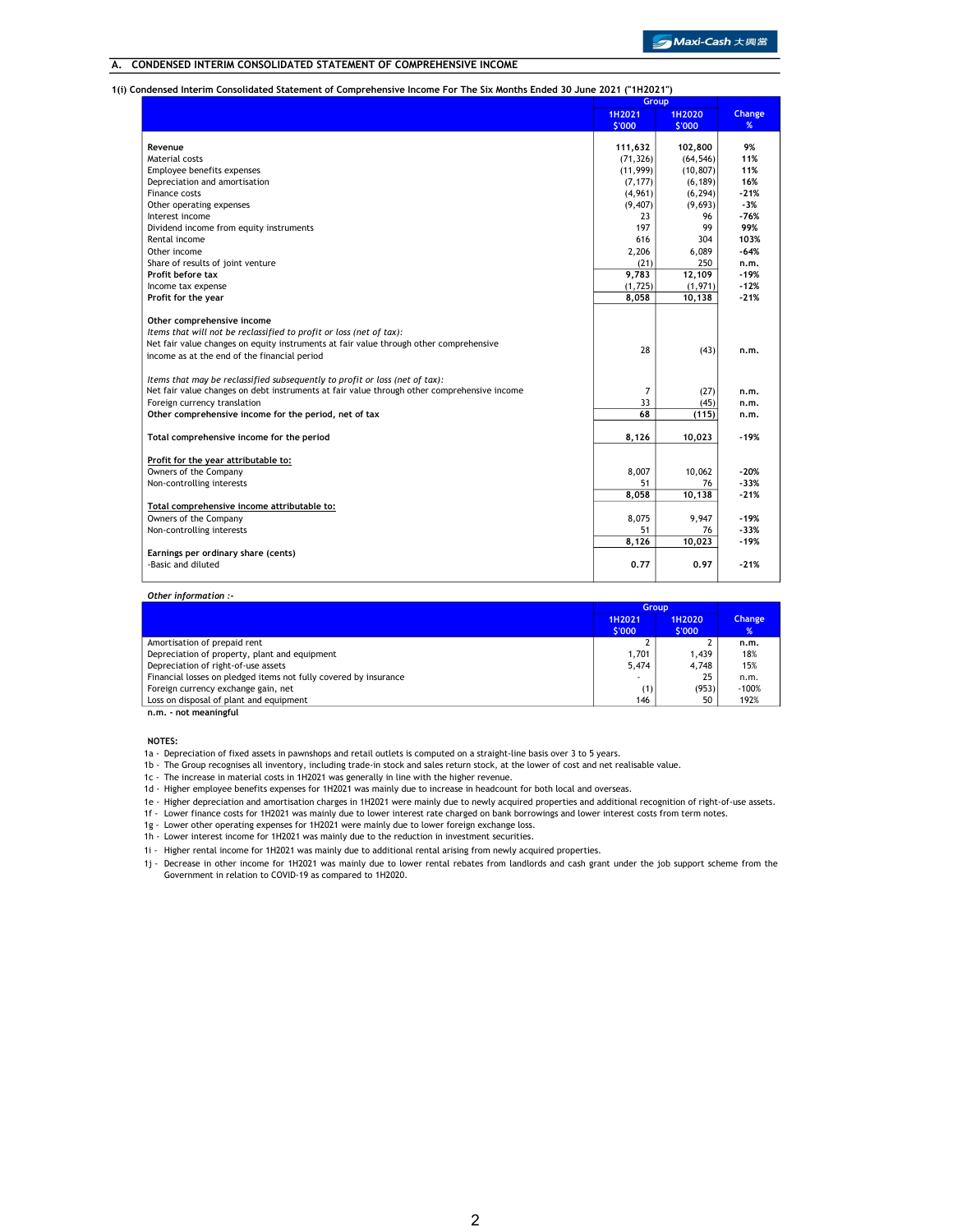### B. CONDENSED INTERIM STATEMENTS OF FINANCIAL POSITION

|                                              |           | <b>Group</b> |           | <b>Company</b> |
|----------------------------------------------|-----------|--------------|-----------|----------------|
|                                              | 30-Jun-21 | 31-Dec-20    | 30-Jun-21 | 31-Dec-20      |
|                                              | \$'000    | \$'000       | \$'000    | \$'000         |
|                                              |           |              |           |                |
| <b>NON-CURRENT ASSETS</b>                    |           |              |           |                |
| Property, plant and equipment                | 87,685    | 65,474       | 35        | 45             |
| Investments in properties                    | 10,764    | 10,810       |           |                |
| Right-of-use assets                          | 36,168    | 34,046       |           |                |
| Trade and other receivables                  | 2,431     | 4,089        |           |                |
| Investment in subsidiaries                   |           |              | 54,242    | 54,242         |
| Investment in joint venture                  | 1,388     | 1,409        | 2,000     | 2,000          |
| Investment securities                        | 2,457     | 2,424        |           |                |
| Prepaid rent                                 | 3         | 5            |           |                |
| Deferred tax assets                          | 3,553     | 3,973        |           |                |
|                                              | 144,449   | 122,230      | 56,277    | 56,287         |
| <b>CURRENT ASSETS</b>                        |           |              |           |                |
| Inventories                                  | 85,945    | 74,656       |           |                |
| Trade and other receivables                  | 316,702   | 293,319      | 41        | 21             |
| Prepaid rent                                 | 3         | 3            |           |                |
| Prepayments                                  | 1,306     | 1,517        | 512       | 407            |
| Due from subsidiaries (non-trade)            |           |              | 129,189   | 134,494        |
| Due from a joint venture (non-trade)         | ÷,        | 263          |           | 263            |
| Investment securities                        | 246       | 738          |           |                |
| Derivative financial instruments             | 30        |              |           |                |
| Cash and bank balances                       | 14,086    | 23,816       | 2,527     | 8.058          |
|                                              | 418,318   | 394,312      | 132,269   | 143,243        |
| <b>TOTAL ASSETS</b>                          | 562,767   | 516,542      | 188,546   | 199,530        |
| <b>CURRENT LIABILITIES</b>                   |           |              |           |                |
| Trade and other payables                     | 11,643    | 12,753       | 2,508     | 2,712          |
| Due to immediate holding company (non-trade) | 49        |              | 49        |                |
| Due to a related company (non-trade)         | 357       | 84           | 357       | 26             |
| Derivative financial instruments             |           | 25           |           |                |
| Provision for taxation                       | 4,047     | 5,025        | 498       | 481            |
| Interest-bearing loans                       | 230,214   | 200,117      |           |                |
| Lease liabilities                            | 10,923    | 9,725        |           |                |
|                                              | 257,233   | 227,729      | 3,412     | 3,219          |
| Net current assets                           | 161,085   | 166,583      | 128,857   | 140,024        |
| <b>NON-CURRENT LIABILITIES</b>               |           |              |           |                |
|                                              | 252       | 68           |           |                |
| Other payables                               |           |              |           |                |
| Interest-bearing loans                       | 87,862    | 65,403       |           |                |
| Term notes                                   | 45,250    | 45,250       | 45,250    | 45,250         |
| Deferred tax liabilities                     | 159       | 267          | 3         | 7              |
| Lease liabilities                            | 26,332    | 25,216       |           |                |
|                                              | 159,855   | 136,204      | 45,253    | 45,257         |
| <b>TOTAL LIABILITIES</b>                     | 417,088   | 363,933      | 48,665    | 48,476         |
| Net assets                                   | 145,679   | 152,609      | 139,881   | 151,054        |
|                                              |           |              |           |                |
| EQUITY ATTRIBUTABLE TO OWNERS OF THE COMPANY |           |              |           |                |
| Share capital                                | 137,286   | 137,286      | 137,286   | 137,286        |
| Treasury shares                              | (59)      | (9)          | (59)      | (9)            |
| Other reserves                               | (5,994)   | (6,066)      | (22)      | (26)           |
| Revenue reserves                             | 13,360    | 20,363       | 2,676     | 13,803         |
|                                              | 144,593   | 151,574      | 139,881   | 151,054        |
| Non-controlling interests                    | 1,086     | 1,035        |           |                |
| <b>Total equity</b>                          | 145,679   | 152,609      | 139,881   | 151,054        |
| <b>Total equity and liabilities</b>          | 562,767   | 516,542      | 188,546   | 199,530        |
|                                              |           |              |           |                |
| Net asset value per ordinary share (cents)   | 13.97     | 14.64        | 13.52     | 14.59          |
|                                              |           |              |           |                |

### B1. - Review of Financial Position

The equity attributable to owners of the Company was \$144.6 million as at 30 June 2021 as compared to \$151.6 million as at 31 December 2020. The<br>decrease was mainly due to dividend declared for FY2020 recognised in 1H2021,

The Group's total assets of \$562.8 million as at 30 June 2021 was \$46.2 million higher than that as at 31 December 2020 mainly due to an increase in trade and other receivables, property, plant and equipment, inventories, right-of-use assets partially offset by a decrease in investment securities, deferred tax assets, cash and cash equivalent and prepayment. The increase in trade and other receivables was mainly due to the increase in pledge book for the Group's pawnbroking business. The increase in property, plant and equipment was mainly due to the acquisition of three new commercial properties.

The Group's total liabilities of \$417.1 million as at 30 June 2021 was \$53.2 million higher than that as at 31 December 2020. This was mainly due to an<br>increase in interest-bearing loans in 1H2021 relating to loans taken f provision for taxation and trade and other payables.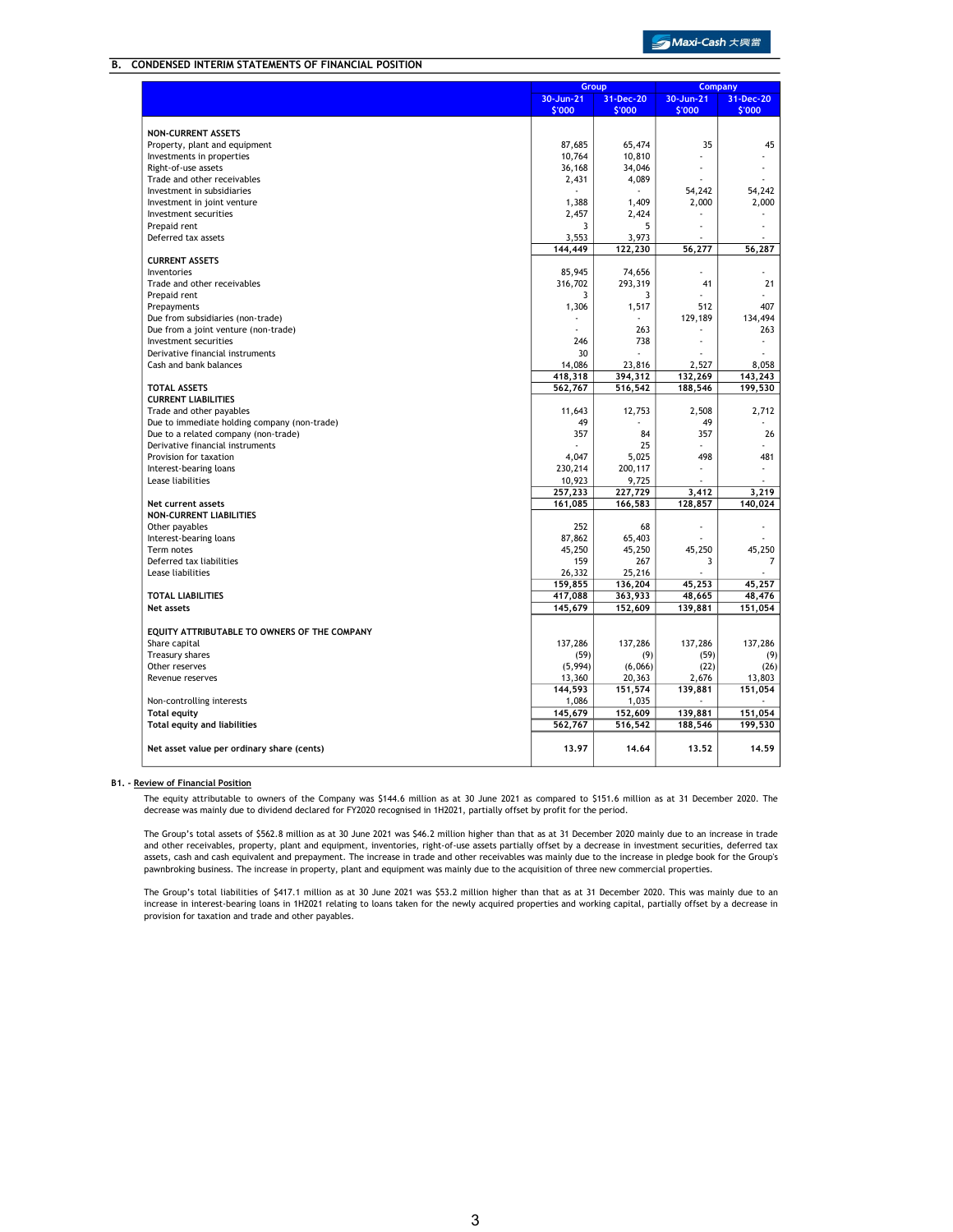# C. CONDENSED INTERIM CONSOLIDATED STATEMENT OF CASH FLOWS

|                                                                                |                  | Group                   |
|--------------------------------------------------------------------------------|------------------|-------------------------|
|                                                                                | 1H2021<br>\$'000 | <b>1H2020</b><br>\$'000 |
| <b>OPERATING ACTIVITIES</b>                                                    |                  |                         |
| Profit before tax                                                              | 9,783            | 12,109                  |
| Adjustments for:                                                               |                  |                         |
| Depreciation of property, plant and equipment                                  | 1,701            | 1,439                   |
| Write-down of inventories                                                      | 6                |                         |
| Interest expense                                                               | 4,835            | 6,027                   |
| Interest income                                                                | (23)             | (96)                    |
| Dividend income from equity instruments                                        | (197)            | (99)                    |
| Amortisation of prepaid commitment fee                                         | 126              | 218                     |
| Amortisation of premium on term notes                                          |                  | 48                      |
| Financial losses on pledged items not fully covered by insurance               |                  | 25                      |
| Loss on disposal of property, plant and equipment                              | 146              | 50                      |
| Loss on disposal of investment securities                                      |                  | $\mathbf{1}$            |
| Net fair value change on derivatives                                           | (55)             | 836                     |
| Amortisation of prepaid rent                                                   | $\overline{2}$   | $\overline{2}$          |
| Unrealised foreign exchange differences                                        | 43               | (960)                   |
| Share of results of joint venture                                              | 21               | (250)                   |
| Depreciation of right-of-use assets                                            | 5,474            | 4,748                   |
| Operating cash flows before changes in working capital                         | 21,862           | 24,098                  |
| Changes in working capital                                                     |                  |                         |
| Increase in inventories                                                        | (11, 296)        | (3, 513)                |
| (Increase)/decrease in trade and other receivables                             | (21, 806)        | 37,915                  |
| Decrease in prepayments                                                        | 211              | 1,235                   |
| Decrease in due from a related company (trade)                                 |                  | 394                     |
| Decrease in trade and other payables                                           | (888)            | (889)                   |
| Total changes in working capital                                               | (33, 779)        | 35,142                  |
| Cash flows (used in)/from operations                                           | (11, 917)        | 59,240                  |
| Interest paid                                                                  | (4, 327)         | (5, 542)                |
| Interest received                                                              | 8                | 33                      |
| Income taxes refunded                                                          |                  | 182                     |
| Income taxes paid                                                              | (2, 397)         | (773)                   |
| Net cash flows (used in)/from operating activities                             | (18, 633)        | 53,140                  |
| <b>INVESTING ACTIVITIES</b>                                                    |                  |                         |
| Purchase of property, plant and equipment                                      | (24, 026)        | (25, 837)               |
| Interest received                                                              | 290              | 623                     |
| Decrease/(increase) in due from a joint venture (non-trade)                    | 263              | (400)                   |
| Proceeds from disposal of investment securities                                | 500              | 498                     |
| Net cash flows used in investing activities                                    | (22, 973)        | (25, 116)               |
| <b>FINANCING ACTIVITIES</b>                                                    |                  |                         |
| Repayments of term notes                                                       |                  | (25, 500)               |
| Proceeds from short-term bank borrowings, net                                  | 25,950           | 8,805                   |
| Proceeds from term loans                                                       | 29,074           | 18,653                  |
| Repayment of term loans                                                        | (2, 457)         | (695)                   |
| Purchase of treasury shares                                                    | (209)            |                         |
| Proceeds from/(repayment of) due to immediate holding company (non-trade), net | 49               | (2, 838)                |
| Proceeds from advances due to related companies (non-trade), net               | 273              |                         |
| Dividends paid on ordinary shares                                              | (15,010)         | (8, 799)                |
| Repayment of principal portion of lease liabilities                            | (5, 791)         | (5,005)                 |
| Net cash flows from/(used in) financing activities                             | 31,879           | (15, 379)               |
| Net (decrease)/increase in cash and cash equivalents                           | (9, 727)         | 12,645                  |
| Effect of exchange rate changes on cash and cash equivalents                   | (3)              | (2)                     |
| Cash and cash equivalents at the beginning of the financial period             | 23.816           | 16,041                  |
| Cash and cash equivalents at the end of the financial period                   | 14.086           | 28,684                  |

Cash and cash equivalents Cash and cash equivalents included in the consolidated cash flow statements comprise the following amounts:-

|                                  | 1H2021<br>\$'000 | 1H2020<br>S'000 |
|----------------------------------|------------------|-----------------|
| Cash at banks and on hand        | 14,086           | 28.684          |
| <b>Cash and cash equivalents</b> | 14.086           | 28.684          |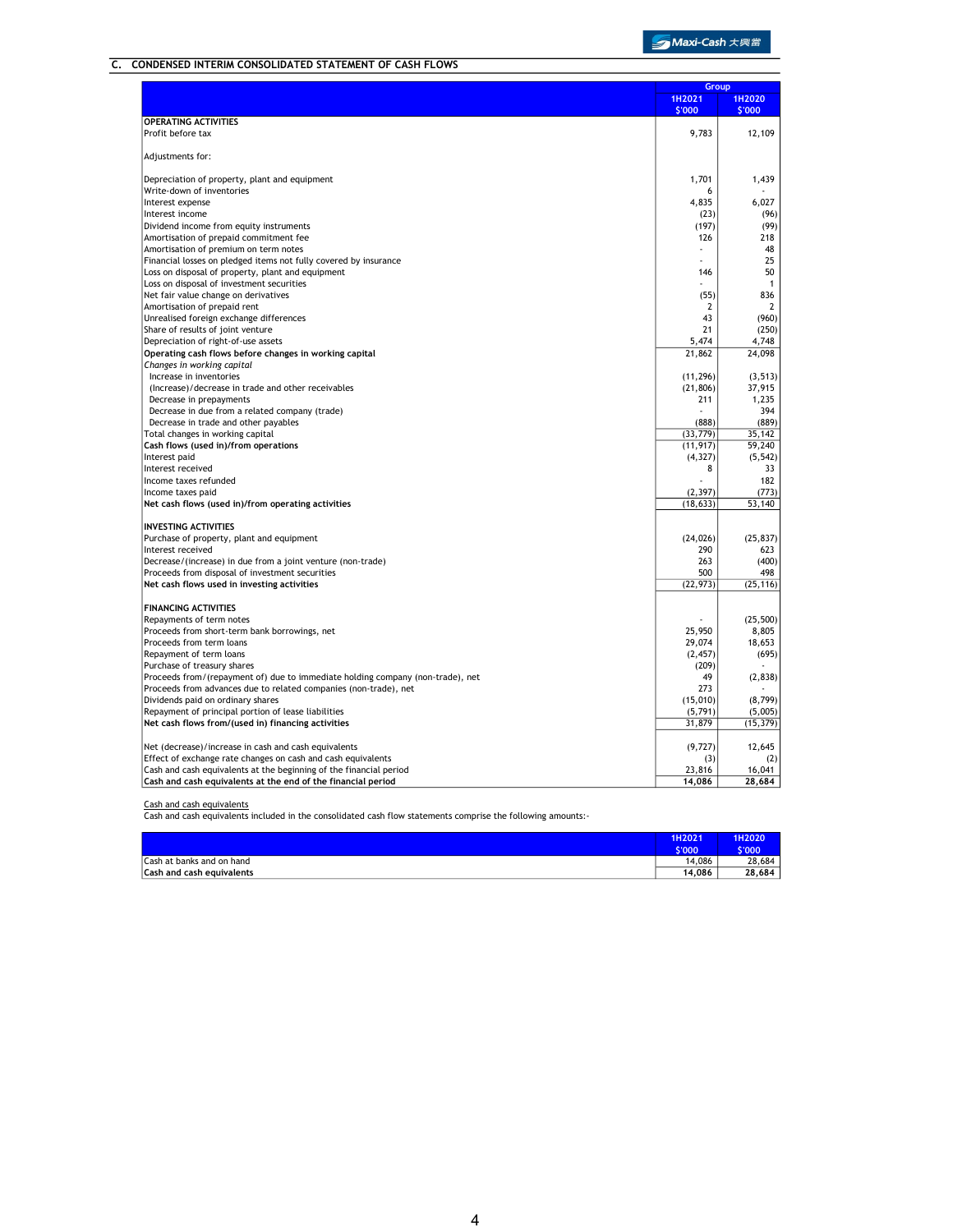### C1. - Cashflow Analysis

#### 1H2021

Net cash used in operating activities for 1H2021 was \$18.6 million. This was due to increase in trade and other receivables, inventories and decrease in trade and other payables, partially offset by decrease in prepayments.

Net cash used in investing activities was \$23.0 million in 1H2021. The net cash used in investing activities was mainly for the newly acquired properties in 1H2021, partially offset by the proceeds from disposal of investment securities, reduction in amount due from joint venture and interest received.

Net cash flows from financing activities was \$31.9 million in 1H2021. The net cash flows from financing activities was mainly due to proceeds from shortterm borrowings, proceeds from term loans for the newly acquired properties, advances from related companies (non-trade) and immediate holding company (non-trade), partially offset by the dividends paid on ordinary shares, repayment of principal portion of lease liabilities, repayment of term loans and purchase of treasury shares.

### D. CONDENSED INTERIM STATEMENTS OF CHANGES IN EQUITY

|                                                                 |                                   |                                            | <b>Attributable to owners of the Company</b> |                                             | Non-                                      |                        |
|-----------------------------------------------------------------|-----------------------------------|--------------------------------------------|----------------------------------------------|---------------------------------------------|-------------------------------------------|------------------------|
|                                                                 | <b>Share</b><br>capital<br>\$'000 | <b>Treasury</b><br><b>shares</b><br>\$'000 | <b>Other</b><br><b>reserves</b><br>\$'000    | <b>Revenue</b><br><b>reserves</b><br>\$'000 | controlling<br><b>interests</b><br>\$'000 | <b>Total</b><br>\$'000 |
| Group                                                           |                                   |                                            |                                              |                                             |                                           |                        |
| Balance as at 1 January 2021                                    | 137,286                           | (9)                                        | (6,066)                                      | 20,363                                      | 1.035                                     | 152,609                |
| Profit for the period                                           |                                   |                                            |                                              | 8,007                                       | 51                                        | 8,058                  |
| Foreign currency translation                                    |                                   |                                            | 33                                           |                                             |                                           | 33                     |
| Net fair value changes in debt instruments at fair value though |                                   |                                            |                                              |                                             |                                           |                        |
| other comprehensive income ("FVOCI")                            |                                   |                                            | 7                                            |                                             | ٠                                         | 7                      |
| Net fair value changes in equity instruments at FVOCI           |                                   |                                            | 28                                           |                                             |                                           | 28                     |
| Dividends on ordinary shares - Cash                             |                                   |                                            |                                              | (15,010)                                    |                                           | (15,010)               |
| Treasury shares reissued pursuant to Maxi-Cash Performance      |                                   | 159                                        | 4                                            |                                             | ÷                                         | 163                    |
| Share Plan                                                      |                                   |                                            |                                              |                                             |                                           |                        |
| Purchase of treasury shares                                     |                                   | (209)                                      |                                              |                                             |                                           | (209)                  |
| Balance as at 30 June 2021                                      | 137,286                           | (59)                                       | (5, 994)                                     | 13,360                                      | 1,086                                     | 145,679                |
|                                                                 |                                   |                                            |                                              |                                             |                                           |                        |
| Balance as at 1 January 2020                                    | 137,286                           | (9)                                        | (5, 870)                                     | 6,627                                       | 859                                       | 138,893                |
| Profit for the period                                           |                                   |                                            |                                              | 10,062                                      | 76                                        | 10,138                 |
| Foreign currency translation                                    |                                   |                                            | (45)                                         |                                             |                                           | (45)                   |
| Net fair value changes in debt instruments at FVOCI             |                                   |                                            | (27)                                         |                                             |                                           | (27)                   |
| Net fair value changes in equity instruments at FVOCI           |                                   |                                            | (43)                                         |                                             |                                           | (43)                   |
| Dividends on ordinary shares-Cash                               |                                   |                                            |                                              | (3,623)                                     |                                           | (3,623)                |
| Change in ownership interests in subsidiaries without a change  |                                   |                                            |                                              |                                             | 26                                        | 26                     |
| in control                                                      |                                   |                                            |                                              |                                             |                                           |                        |
| Balance as at 30 June 2020                                      | 137,286                           | (9)                                        | (5, 985)                                     | 13,066                                      | 961                                       | 145,319                |
|                                                                 |                                   |                                            |                                              |                                             |                                           |                        |
| Company                                                         |                                   |                                            |                                              |                                             |                                           |                        |
| Balance as at 1 January 2021                                    | 137,286                           | (9)                                        | (26)                                         | 13,803                                      |                                           | 151,054                |
| Profit for the period                                           |                                   |                                            |                                              | 3,883                                       |                                           | 3,883                  |
| Purchase of treasury shares                                     |                                   | (209)                                      |                                              |                                             |                                           | (209)                  |
| Dividends on ordinary shares-Cash                               |                                   |                                            |                                              | (15,010)                                    |                                           | (15,010)               |
| Treasury shares reissued pursuant to Maxi-Cash Performance      |                                   | 159                                        | 4                                            |                                             |                                           | 163                    |
| Share Plan                                                      |                                   |                                            |                                              |                                             |                                           |                        |
| Balance as at 30 June 2021                                      | 137,286                           | (59)                                       | (22)                                         | 2,676                                       |                                           | 139,881                |
|                                                                 |                                   | (9)                                        | (26)                                         | 2,490                                       |                                           | 139,741                |
| Balance as at 1 January 2020<br>Profit for the period           | 137,286                           |                                            |                                              | 1,556                                       | ٠                                         | 1,556                  |
| Dividends on ordinary shares - Cash                             |                                   |                                            |                                              | (3,623)                                     |                                           | (3,623)                |
| Balance as at 30 June 2020                                      | 137,286                           | (9)                                        | (26)                                         | 423                                         |                                           | 137,674                |
|                                                                 |                                   |                                            |                                              |                                             |                                           |                        |

### E. NOTES TO THE CONDENSED INTERIM CONSOLIDATED FINANCIAL STATEMENTS

#### E1. Corporate Information

Maxi-Cash Financial Services Corporation Ltd. (the "Company") is a limited liability Company incorporated and domiciled in Singapore and is listed on the Catalist Board of the Singapore Exchange Securities Trading Limited ("SGX-ST").

The Company's immediate and ultimate holding companies are Aspial Corporation Limited and MLHS Holdings Pte Ltd respectively, both incorporated in Singapore.

The Company's registered office is located at 80 Raffles Place, #32-01 UOB Plaza 1, Singapore 048624 and its principal place of business is located at 55 Ubi Avenue 3, #03-01, Singapore 408864.

The principal activity of the Company is investment holding and provision of management services. The principal activities of the Group are pawnbroking, money lending and retail and trading of jewellery and branded merchandise.

### E2. Basis of Preparation

The condensed interim financial statements for the six months ended 30 June 2021 have been prepared in accordance with SFRS(I) 1-34 Interim Financial Reporting issued by the Accounting Standards Council Singapore. The condensed interim financial statements do not include all the information required for a complete set of financial statements. However, selected explanatory notes are included to explain events and transactions that are significant to an understanding of the changes in the Group's financial position and performance of the Group since the last annual financial statements for the year ended 31 December 2020.

The accounting policies and method of computation adopted are consistent with those of the previous financial year except that in the current financial period, the Group has adopted all the new and amended standards which are relevant to the Group and are effective for annual financial periods beginning on or after 1 January 2021. The adoption of these standards did not have any material effect on the financial performance or position of the Group.

The condensed interim financial statements are presented in Singapore dollar which is the Company's functional currency and all values are rounded to the nearest thousand, except when otherwise indicated.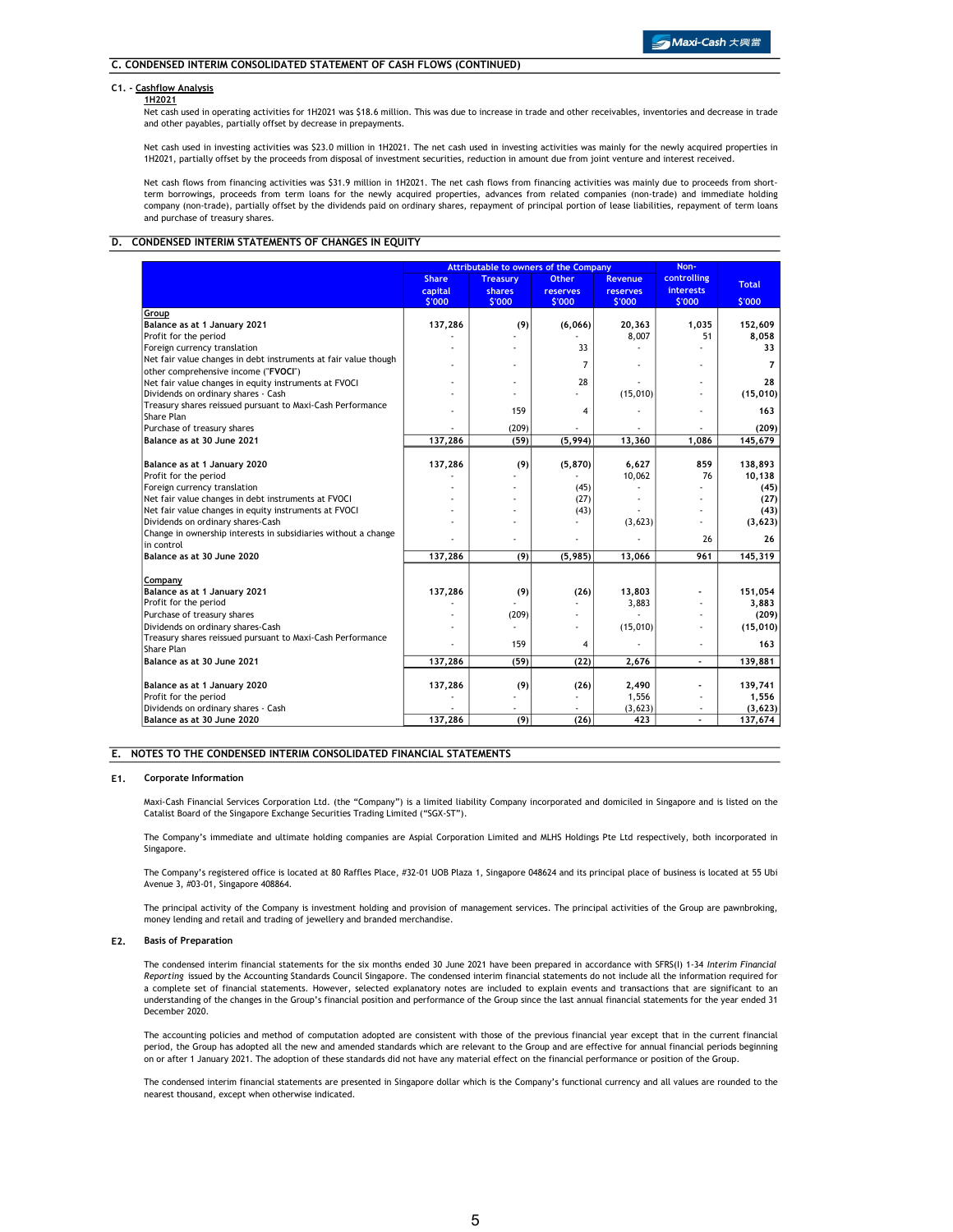#### E2.1 New and amended standard adopted by the Group

A number of amendments to Standards have become applicable for the current reporting period. The Group did not have to change its accounting policies or make retrospective adjustments as a result of adopting those standards.

#### E2.2 Use of Judgements and Estimates

In preparing the condensed interim financial statements, management has made judgements, estimates and assumptions that affect the application of accounting policies and the reported amounts of assets and liabilities, income and expense. Actual results may differ from these estimates.

The significant judgements made by management in applying the Group's accounting policies and the key sources of estimation uncertainty were the same<br>as those that applied to the consolidated financial statements as at and

Estimates and underlying assumptions are reviewed on an ongoing basis. Revisions to accounting estimates are recognised in the period in which the estimates are revised and in any future periods affected.

#### E3. Seasonal Operations

The Group's businesses are not affected significantly by seasonal or cyclical factors during the financial period.

### E4. Segment Information

The segment reporting format is determined to be business segments as the Group's risks and rates of return are affected predominantly by differences in the respective products and services. The operating businesses are organised and managed separately accordingly to the nature of the products and services provided, with each segment representing a strategic business unit that offers different products and services and serves different markets.

The Group is organised into three main operating business segments, namely: (a) Pawnbroking;

- 
- (b) Money lending; and
- (c) Retail and trading of jewellery and branded merchandise.

"others" segment include rental of properties, provison of other support services, share of result of joint venture and investment holding (including investment properties) which are mainly intersegment transactions.

| 1H2021                                  | <b>Pawnbroking</b> | <b>Money</b><br><b>Lending</b> | <b>Retail and</b><br>trading of<br>jewellery and<br>branded<br>merchandise<br><b>business</b> | <b>Others</b> | <b>Elimination</b> | Group    |
|-----------------------------------------|--------------------|--------------------------------|-----------------------------------------------------------------------------------------------|---------------|--------------------|----------|
| <b>Business Segment</b>                 | \$'000             | \$'000                         | \$'000                                                                                        | \$'000        | \$'000             | \$'000   |
| Revenue                                 | 22,679             | 912                            | 88,041                                                                                        | ٠             |                    | 111,632  |
| Intersegment revenue                    | 19,927             |                                | 8                                                                                             |               | (19, 935)          |          |
|                                         | 42,606             | 912                            | 88,049                                                                                        | ÷.            | (19, 935)          | 111,632  |
| <b>Results:</b>                         |                    |                                |                                                                                               |               |                    |          |
| Segment result                          | 5,727              | 696                            | 6,115                                                                                         | 5,751         | (3,744)            | 14,545   |
| Share of results of a joint venture     |                    |                                |                                                                                               | (21)          |                    | (21)     |
| Interest income                         | 7                  |                                |                                                                                               | 563           | (547)              | 23       |
| Dividend income from equity instruments |                    |                                |                                                                                               | 197           |                    | 197      |
| Finance costs                           | (2,520)            | (305)                          | (319)                                                                                         | (2, 364)      | 547                | (4,961)  |
| Profit from operations before taxation  | 3,214              | 391                            | 5,796                                                                                         | 4,126         | (3,744)            | 9,783    |
| Tax expense                             | (463)              | (66)                           | (843)                                                                                         | (353)         |                    | (1, 725) |
| Profit for the period                   | 2,751              | 325                            | 4,953                                                                                         | 3,773         | (3,744)            | 8,058    |
| <b>Assets and liabilities</b>           |                    |                                |                                                                                               |               |                    |          |
| Segment assets                          | 371,877            | 18,911                         | 104,138                                                                                       | 275,895       | (209, 442)         | 561,379  |
| Investment in Joint venture             |                    |                                |                                                                                               | 1,388         |                    | 1,388    |
| <b>Total assets</b>                     |                    |                                |                                                                                               |               |                    | 562,767  |
| Segment liabilities                     | 323,968            | 18,413                         | 87,490                                                                                        | 196,814       | (209, 597)         | 417,088  |
| <b>Total liabilities</b>                |                    |                                |                                                                                               |               |                    | 417,088  |
| Other segment information               |                    |                                |                                                                                               |               |                    |          |
| Capital expenditure                     | 1,046              |                                | 458                                                                                           | 22,522        |                    | 24,026   |
| Depreciation and amortisation           | 5,897              |                                | 793                                                                                           | 487           |                    | 7,177    |
| Other significant non-cash expenses     | 129                |                                | 23                                                                                            |               |                    | 152      |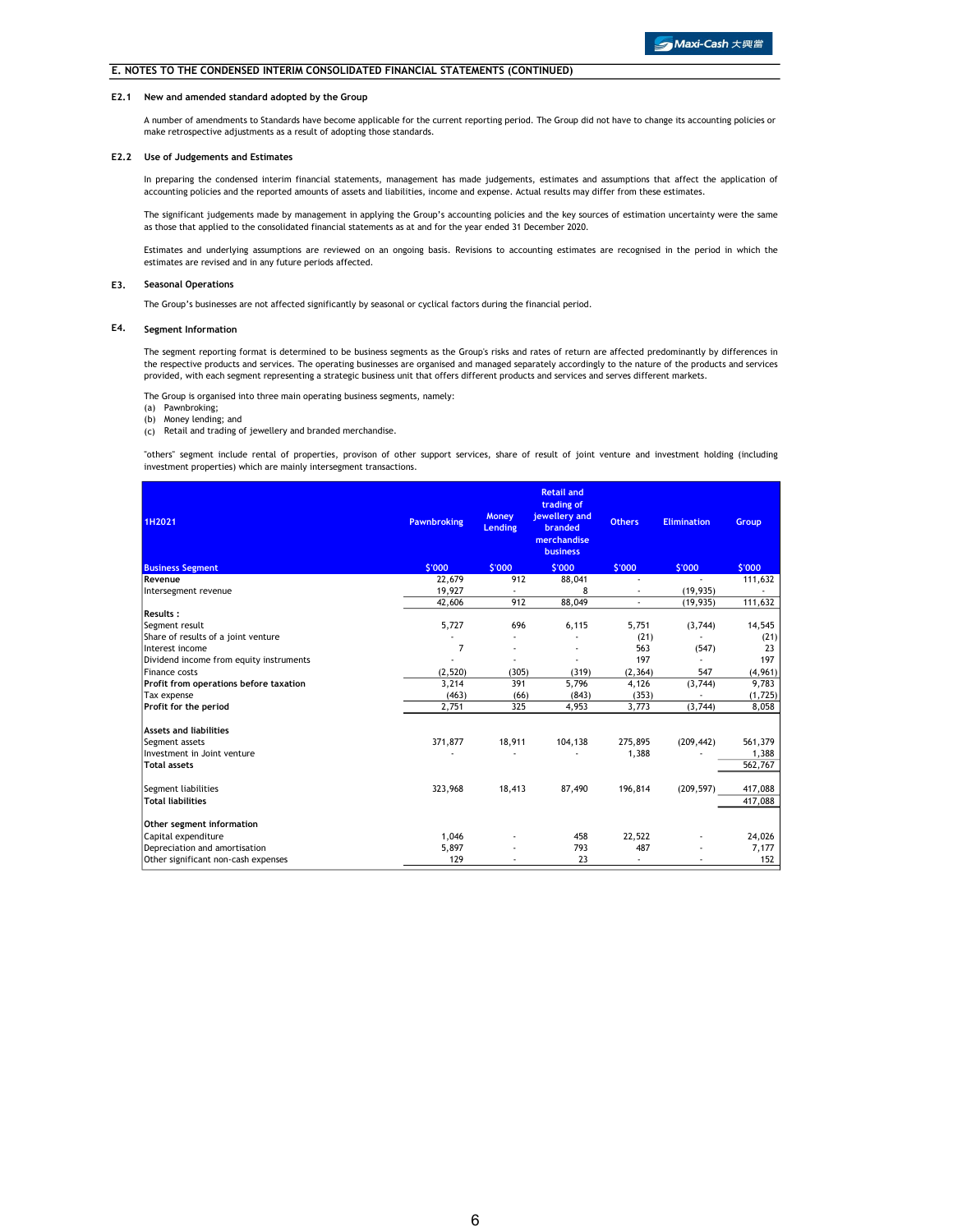### E4. Segment Information

| 1H2020                                  | <b>Pawnbroking</b> | <b>Money</b><br><b>Lending</b> | <b>Retail and</b><br>trading of<br>jewellery and<br>branded<br>merchandise<br><b>business</b> | <b>Others</b> | <b>Elimination</b> | Group    |
|-----------------------------------------|--------------------|--------------------------------|-----------------------------------------------------------------------------------------------|---------------|--------------------|----------|
| <b>Business Segment</b>                 | \$'000             | \$'000                         | \$'000                                                                                        | \$'000        | \$'000             | \$'000   |
| Revenue                                 | 21,723             | 1,539                          | 79,537                                                                                        | 1             | $\blacksquare$     | 102,800  |
| Intersegment revenue                    | 21,842             |                                |                                                                                               |               | (21, 842)          |          |
|                                         | 43,565             | 1,539                          | 79,537                                                                                        | 1             | (21, 842)          | 102,800  |
| Results:                                |                    |                                |                                                                                               |               |                    |          |
| Segment result                          | 12,910             | 1,145                          | 3,552                                                                                         | 350           | $\mathbf{1}$       | 17,958   |
| Share of results of a joint venture     |                    |                                |                                                                                               | 250           |                    | 250      |
| Interest income                         | ÷,                 | 1                              |                                                                                               | 1,026         | (931)              | 96       |
| Dividend income from equity instruments | ٠                  |                                | ÷,                                                                                            | 99            |                    | 99       |
| Finance costs                           | (3, 327)           | (711)                          | (317)                                                                                         | (2,870)       | 931                | (6, 294) |
| Profit from operations before taxation  | 9,583              | 435                            | 3,235                                                                                         | (1, 145)      | $\mathbf{1}$       | 12,109   |
| Tax expense                             | (1,580)            | (72)                           | (234)                                                                                         | (85)          |                    | (1, 971) |
| Profit for the period                   | 8,003              | 363                            | 3,001                                                                                         | (1, 230)      | $\mathbf{1}$       | 10,138   |
| <b>Assets and liabilities</b>           |                    |                                |                                                                                               |               |                    |          |
| Segment assets                          | 359,114            | 26,485                         | 88,175                                                                                        | 245,498       | (202, 037)         | 517,235  |
| Investment in Joint venture             |                    |                                |                                                                                               | 6,665         |                    | 6,665    |
| <b>Total assets</b>                     |                    |                                |                                                                                               |               |                    | 523,900  |
| Segment liabilities                     | 309,740            | 26,233                         | 73,429                                                                                        | 167,168       | (197, 989)         | 378,581  |
| <b>Total liabilities</b>                |                    |                                |                                                                                               |               |                    | 378,581  |
| Other segment information               |                    |                                |                                                                                               |               |                    |          |
| Capital expenditure                     | 624                |                                | 41                                                                                            | 25,172        |                    | 25,837   |
| Depreciation and amortisation           | 5,282              |                                | 451                                                                                           | 456           |                    | 6,189    |
| Other significant non-cash expenses     | 53                 |                                | 105                                                                                           | 29            |                    | 187      |

### E5. Disaggregation of Revenue

| <b>Segments</b>                                              | 1H2021<br>S\$'000 | 1H2020<br>S\$'000 |
|--------------------------------------------------------------|-------------------|-------------------|
| Major product or service lines                               |                   |                   |
| Interest income from pawnbroking services                    | 22,728            | 21,503            |
| Interest income and distribution income from secured lending | 912               | 1,539             |
| Sale of jewellery and branded merchandise                    | 87,992            | 79,758            |
|                                                              | 111,632           | 102,800           |
| Timing of transfer of goods or services                      |                   |                   |
| At a point in time                                           | 87,992            | 79,758            |
| Over time                                                    | 23,640            | 23,042            |
|                                                              | 111,632           | 102,800           |
| Geographical information                                     |                   |                   |
| Singapore                                                    | 105,607           | 99,201            |
| Australia                                                    | 1,876             | 1,640             |
| Malaysia                                                     | 1,058             | 267               |
| Hong Kong                                                    | 2,267             | 915               |
| Ireland                                                      | 824               | 777               |
|                                                              | 111,632           | 102,800           |

### E6. Related Party Transactions

The following significant transactions between the Group and related parties took place on terms agreed between the parties during the financial period:

|                                                             | Group   |                   |
|-------------------------------------------------------------|---------|-------------------|
|                                                             | 1H2021  | 1H2020<br>S\$'000 |
|                                                             | S\$'000 |                   |
| Purchases from a related company                            | 201     | 196               |
| Sales to a related company                                  | (219)   | (1,268)           |
| Corpoate services charged by immediate holding company      | .438    | 900               |
| Rental charged from a joint venture                         | 999     | 1.080             |
| Rental charged from a director related company              |         | 38                |
| Interest expense on advances from immediate holding company | -       |                   |
| Acquisition of properties from a director related company   |         | 23,700            |
|                                                             |         |                   |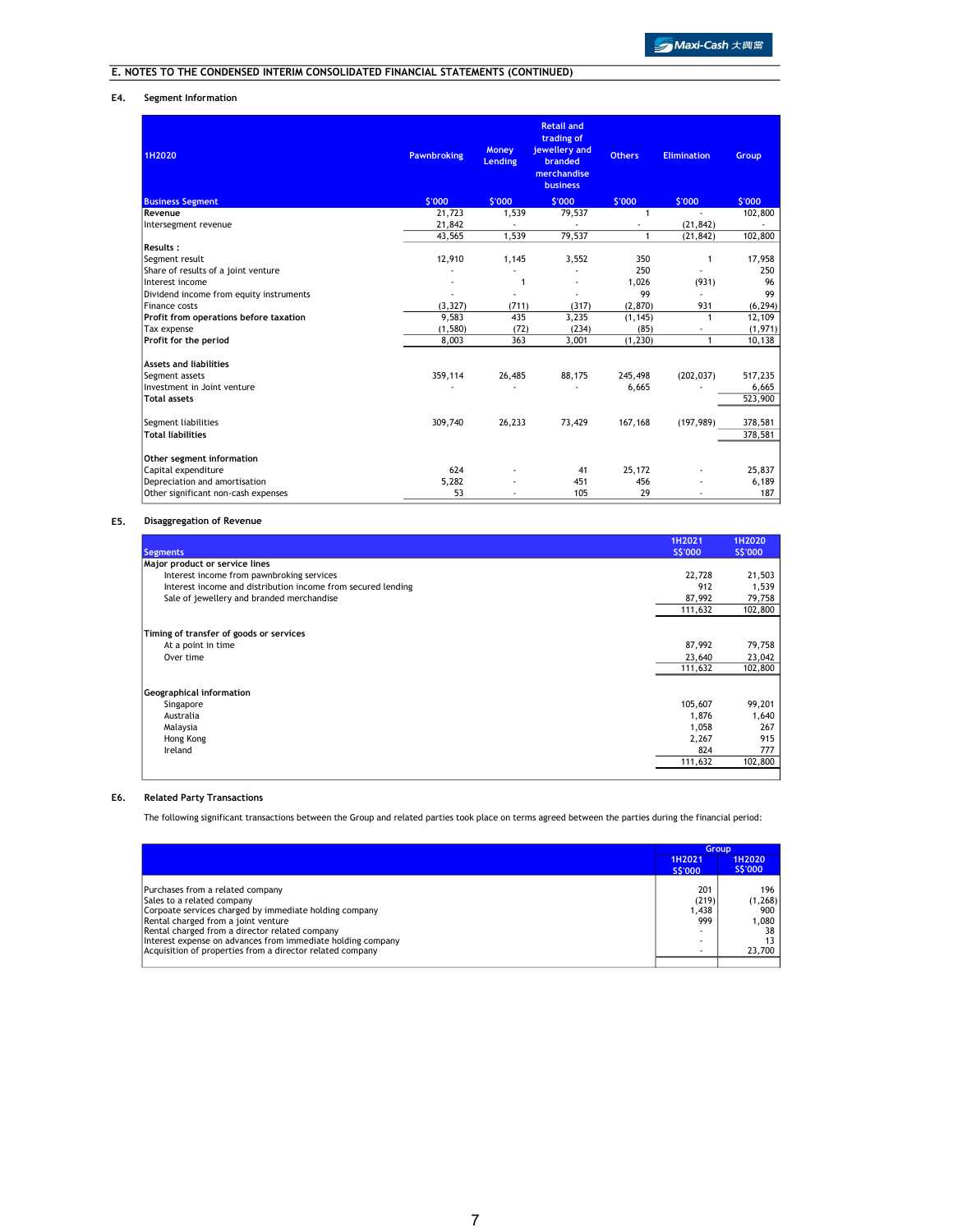### E7. Financial assets and financial liabilities

Set out below is an overview of the financial assets and finacial liabilities of the Group as at 30 June 2021 and 31 December 2020:

|                                                  | Group                                                |                                            |                   |                                      | <b>Company</b>                             |               |
|--------------------------------------------------|------------------------------------------------------|--------------------------------------------|-------------------|--------------------------------------|--------------------------------------------|---------------|
|                                                  |                                                      | <b>Carrying amount</b>                     |                   |                                      | <b>Carrying amount</b>                     |               |
|                                                  | <b>Asset at</b><br>amortised cost                    | <b>Liabilities at</b><br>amortised<br>cost | <b>Total</b>      | <b>Asset at</b><br>amortised<br>cost | <b>Liabilities at</b><br>amortised<br>cost | <b>Total</b>  |
|                                                  | <b>SS'000</b>                                        | S\$'000                                    | S\$'000           | S\$'000                              | S\$'000                                    | <b>SS'000</b> |
| 30 June 2021                                     |                                                      |                                            |                   |                                      |                                            |               |
| Financial assets not measured at fair value      |                                                      |                                            |                   |                                      |                                            |               |
| Trade and other receivables*                     | 317,576                                              |                                            | 317,576           | 41                                   |                                            | 41            |
| Due from subsidiaries (non-trade)                |                                                      |                                            |                   | 129,189                              |                                            | 129,189       |
| Cash and equivalents                             | 14,086                                               |                                            | 14,086            | 2,527                                |                                            | 2,527         |
|                                                  | 331,662                                              | $\overline{\phantom{a}}$                   | 331,662           | 131,757                              |                                            | 131,757       |
|                                                  |                                                      |                                            |                   |                                      |                                            |               |
| Financial liabilities not measured at fair value |                                                      |                                            |                   |                                      |                                            |               |
| Trade and other payables**                       |                                                      | 11,014                                     | 11,014            |                                      | 2,450                                      | 2,450         |
| Due to immediate holding company (non-trade)     |                                                      | 49                                         | 49                |                                      | 49                                         | 49            |
| Due to a related company (non-trade)             |                                                      | 357                                        | 357               |                                      | 357                                        | 357           |
| Interest-bearing loans                           |                                                      | 318,076                                    | 318,076           |                                      |                                            |               |
| Term notes                                       |                                                      | 45,250                                     | 45,250            |                                      | 45,250                                     | 45,250        |
| Lease liabilities                                |                                                      | 37,255                                     | 37,255            |                                      |                                            |               |
|                                                  |                                                      | 412,001                                    | 412,001           |                                      | 48,106                                     | 48,106        |
|                                                  |                                                      |                                            |                   |                                      |                                            |               |
| 31 December 2020                                 |                                                      |                                            |                   |                                      |                                            |               |
| Financial assets not measured at fair value      |                                                      |                                            |                   |                                      |                                            |               |
| Trade and other receivables*                     | 295,165                                              |                                            | 295,165           | 21                                   |                                            | 21            |
| Due from subsidiaries (non-trade)                |                                                      |                                            |                   | 134,494                              |                                            | 134,494       |
| Due from joint venture (non-trade)               | 263                                                  |                                            | 263               | 263                                  |                                            | 263           |
| Cash and equivalents                             | 23,816                                               | $\sim$                                     | 23,816            | 8,058                                | $\overline{\phantom{a}}$                   | 8,058         |
|                                                  | 319,244                                              | $\sim$                                     | 319,244           | 142,836                              |                                            | 142,836       |
|                                                  |                                                      |                                            |                   |                                      |                                            |               |
| Financial liabilities not measured at fair value |                                                      |                                            |                   |                                      |                                            |               |
| Trade and other payables**                       |                                                      | 11,028<br>84                               | 11,028<br>84      |                                      | 2.433<br>26                                | 2,433<br>26   |
| Due to a related company (non-trade)             |                                                      |                                            |                   |                                      |                                            |               |
| Interest-bearing loans<br>Term notes             | $\overline{\phantom{a}}$<br>$\overline{\phantom{a}}$ | 265,520<br>45,250                          | 265,520<br>45,250 |                                      | 45,250                                     | 45,250        |
| Lease liabilities                                |                                                      | 34,941                                     |                   |                                      |                                            |               |
|                                                  | $\overline{\phantom{a}}$                             | 356,823                                    | 34,941<br>356,823 | ÷                                    | 47,709                                     | 47,709        |
|                                                  |                                                      |                                            |                   |                                      |                                            |               |
|                                                  |                                                      |                                            |                   |                                      |                                            |               |

\* Excludes GST receivables (net), tax recoverable, grant receivable and non-refundable deposits<br>\*\* Excludes GST payables (net), accrued operating expenses (provision of unutilised leave and provision for reinstatement cost witholding tax payable and dividend payables

### E8. Taxation

The Group calculates the period income tax expense using the tax rate that would be applicable to the expected total annual earnings. The major<br>components of income tax expense in the condensed interim consolidated stateme

|                                                   |                   | Group             |
|---------------------------------------------------|-------------------|-------------------|
|                                                   | 1H2021<br>S\$'000 | 1H2020<br>S\$'000 |
| Current income tax                                |                   |                   |
| Current income taxation                           | 1,417             | 1.997             |
| Withholding tax                                   | 8                 |                   |
| Deferred income tax                               |                   |                   |
| Origination and reversal of temporary differences | 352               | (26)              |
| Over provision in respect of previous years       | (52)              |                   |
|                                                   | 1,705             | 1,971             |
|                                                   |                   |                   |

### E9. Dividends

|                                                                                         | <b>Group and Company</b> |                   |
|-----------------------------------------------------------------------------------------|--------------------------|-------------------|
|                                                                                         | 1H2021<br>S\$'000        | 1H2020<br>S\$'000 |
| Ordinary dividends paid:                                                                |                          |                   |
| Final exempt (one-tier) dividend in respect of profits for 2019: 0.35 cent per share    |                          | 3.623             |
| Interim exempt (one-tier) dividend in respect of profits for 2020: 1.45 cents per share | 15.010                   |                   |
|                                                                                         | 15,010                   | 3.623             |
|                                                                                         |                          |                   |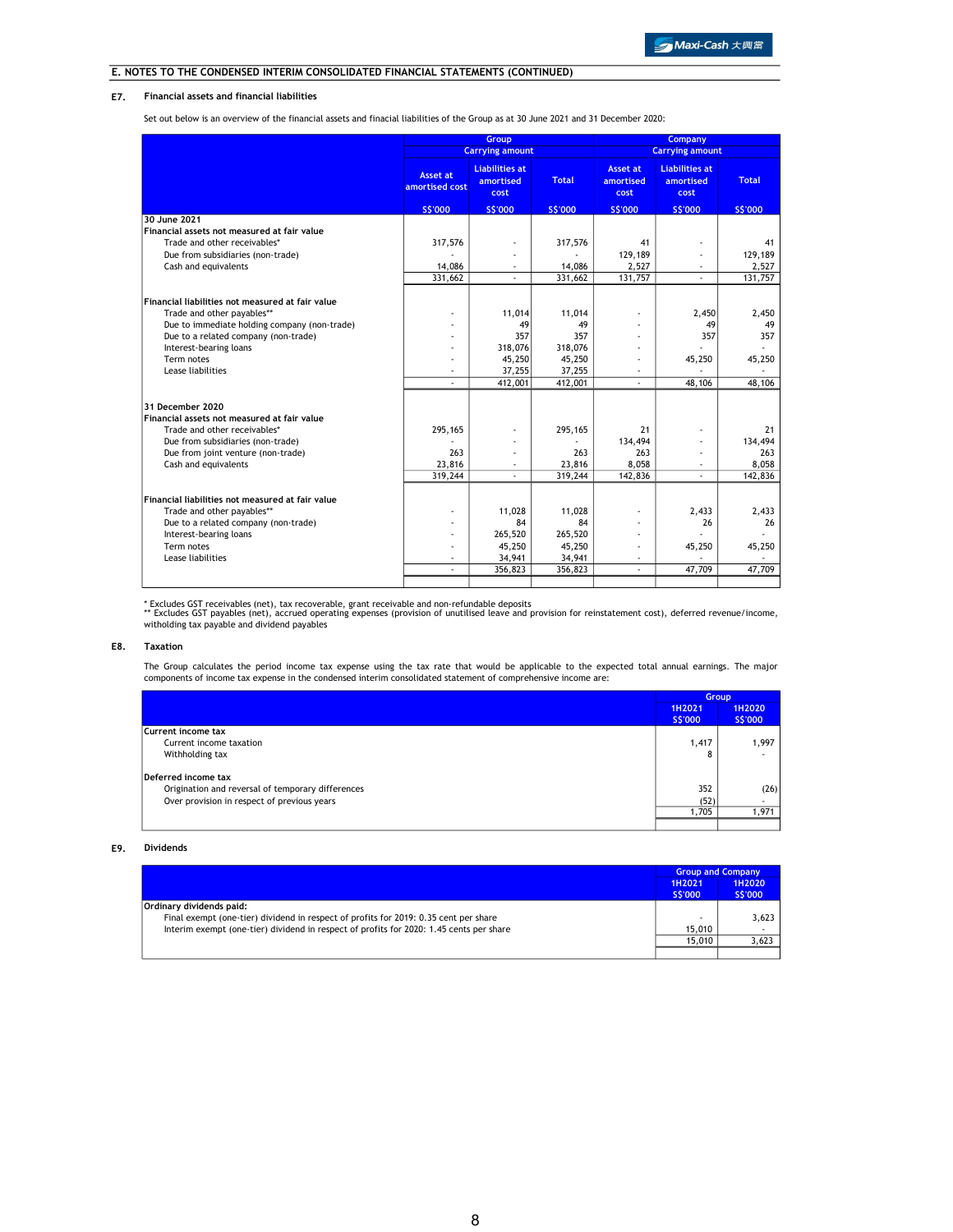### E10. Net Asset Value

|                                            | <b>Group</b> |           | <b>Company</b> |           |
|--------------------------------------------|--------------|-----------|----------------|-----------|
|                                            | 30-Jun-21    | 31-Dec-20 | $30 - Jun-21$  | 31-Dec-20 |
| Net asset value per ordinary share (cents) | 13.97        | 14.64     | 13.52          | 14.59     |
| Number of ordinary shares in issue ('000)  | .034.927     | 1.035.186 | .034.927       | .035.186  |

### E11. Financial Assets At Fair Value Through Other Comprehensive Income

The fair value of each of the investments in equity instruments designated at FVOCI at the end of the reporting period is as follows:

|                                     |                      | <b>Group</b>         |  |
|-------------------------------------|----------------------|----------------------|--|
|                                     | 30-Jun-21<br>S\$'000 | 31-Dec-20<br>S\$'000 |  |
| <b>At FVOCI</b>                     |                      |                      |  |
| Equity securities (quoted)          |                      |                      |  |
| -Lippo Malls Indonesia Retail Trust | 2,457                | 2,424                |  |
|                                     | 2,457                | 2.424                |  |
|                                     |                      |                      |  |

### E11.1 Fair Value Measurement

The Group categorises fair value measurements using a fair value hierarchy that is dependent on the valuation inputs used as follows:

Level 1 – Quoted prices (unadjusted) in active market for identical assets or liabilities that the Group can access at the measurement date,

Level 2 – Inputs other than quoted prices included within Level 1 that are observable for the asset or liability, either directly or indirectly, and

Level 3 – Unobservable inputs for the asset or liability.

Fair value measurements that use inputs of different hierarchy levels are categorised in its entirety at the same level of the fair value hierarchy as the lowest level input that is significant to the entire measurement.

The following table shows an analysis of each class of assets measured at fair value at the end of the reporting period:

|                                           | Group<br>30-Jun-21                                                                     |                                                                                      |                                                                   |                         |
|-------------------------------------------|----------------------------------------------------------------------------------------|--------------------------------------------------------------------------------------|-------------------------------------------------------------------|-------------------------|
|                                           | <b>Quoted prices in active</b><br>markets for identical assets<br>(Level 1)<br>S\$'000 | Significant observable<br>inputs other than quoted<br>prices<br>(Level 2)<br>S\$'000 | Significant unobservable<br><i>inputs</i><br>(Level 3)<br>S\$'000 | <b>Total</b><br>S\$'000 |
| Assets measured at fair value             |                                                                                        |                                                                                      |                                                                   |                         |
| <b>Financial assets</b>                   |                                                                                        |                                                                                      |                                                                   |                         |
| At fair value through other compresensive |                                                                                        |                                                                                      |                                                                   |                         |
| income                                    |                                                                                        |                                                                                      |                                                                   |                         |
| - Debt securities (quoted)                | 246                                                                                    |                                                                                      | $\overline{\phantom{a}}$                                          | 246                     |
| - Equity securities (quoted)              | 2,457                                                                                  | $\sim$                                                                               |                                                                   | 2,457                   |
|                                           | 2.703                                                                                  |                                                                                      |                                                                   | 2,703                   |
| At fair value through profit or loss      |                                                                                        |                                                                                      |                                                                   |                         |
| - Forward currency contracts              | $\overline{\phantom{a}}$                                                               | 30                                                                                   | $\overline{\phantom{a}}$                                          | 30                      |
|                                           | $\overline{\phantom{a}}$                                                               | 30                                                                                   |                                                                   | 30                      |
|                                           |                                                                                        |                                                                                      |                                                                   |                         |

|                                                                                               | Group<br>31-Dec-20                                                                     |                                                                                                   |                                                                   |                                |
|-----------------------------------------------------------------------------------------------|----------------------------------------------------------------------------------------|---------------------------------------------------------------------------------------------------|-------------------------------------------------------------------|--------------------------------|
|                                                                                               | <b>Quoted prices in active</b><br>markets for identical assets<br>(Level 1)<br>S\$'000 | <b>Significant observable</b><br>inputs other than quoted<br>prices<br>(Level 2)<br><b>SS'000</b> | Significant unobservable<br><i>inputs</i><br>(Level 3)<br>S\$'000 | <b>Total</b><br><b>S\$'000</b> |
| Assets measured at fair value                                                                 |                                                                                        |                                                                                                   |                                                                   |                                |
| <b>Financial assets</b>                                                                       |                                                                                        |                                                                                                   |                                                                   |                                |
| At fair value through other compresensive                                                     |                                                                                        |                                                                                                   |                                                                   |                                |
| income                                                                                        |                                                                                        |                                                                                                   |                                                                   |                                |
| - Debt securities (quoted)                                                                    | 738                                                                                    |                                                                                                   |                                                                   | 738                            |
| - Equity securities (quoted)                                                                  | 2,424                                                                                  | $\sim$                                                                                            |                                                                   | 2,424                          |
|                                                                                               | 3,162                                                                                  | $\sim$                                                                                            | $\overline{\phantom{a}}$                                          | 3,162                          |
| Financial liabilities<br>At fair value through profit or loss<br>- Forward currency contracts | $\overline{\phantom{a}}$                                                               | (25)                                                                                              |                                                                   | (25)                           |
|                                                                                               | $\overline{\phantom{a}}$                                                               | (25)                                                                                              | $\overline{\phantom{a}}$                                          | (25)                           |
|                                                                                               |                                                                                        |                                                                                                   |                                                                   |                                |

### E12. Property, Plant and Equipment

During the six months ended 30 June 2021, the Group acquired assets amounting to \$24,026,000 (30 June 2020: \$25,837,000).

### E13. Investment Properties

The Group has no restrictions on the realisability of its investment properties and no contractual obligations to purchase, construct or develop investment property or for repairs, maintenance or enhancements.

During the six months ended 30 June 2021, the Group acquired assets amounting to \$Nil (30 June 2020: \$Nil) and disposed of investment properties amounting to \$Nil (30 June 2020: \$Nil). There were no acquisition and disposal of investment protperties.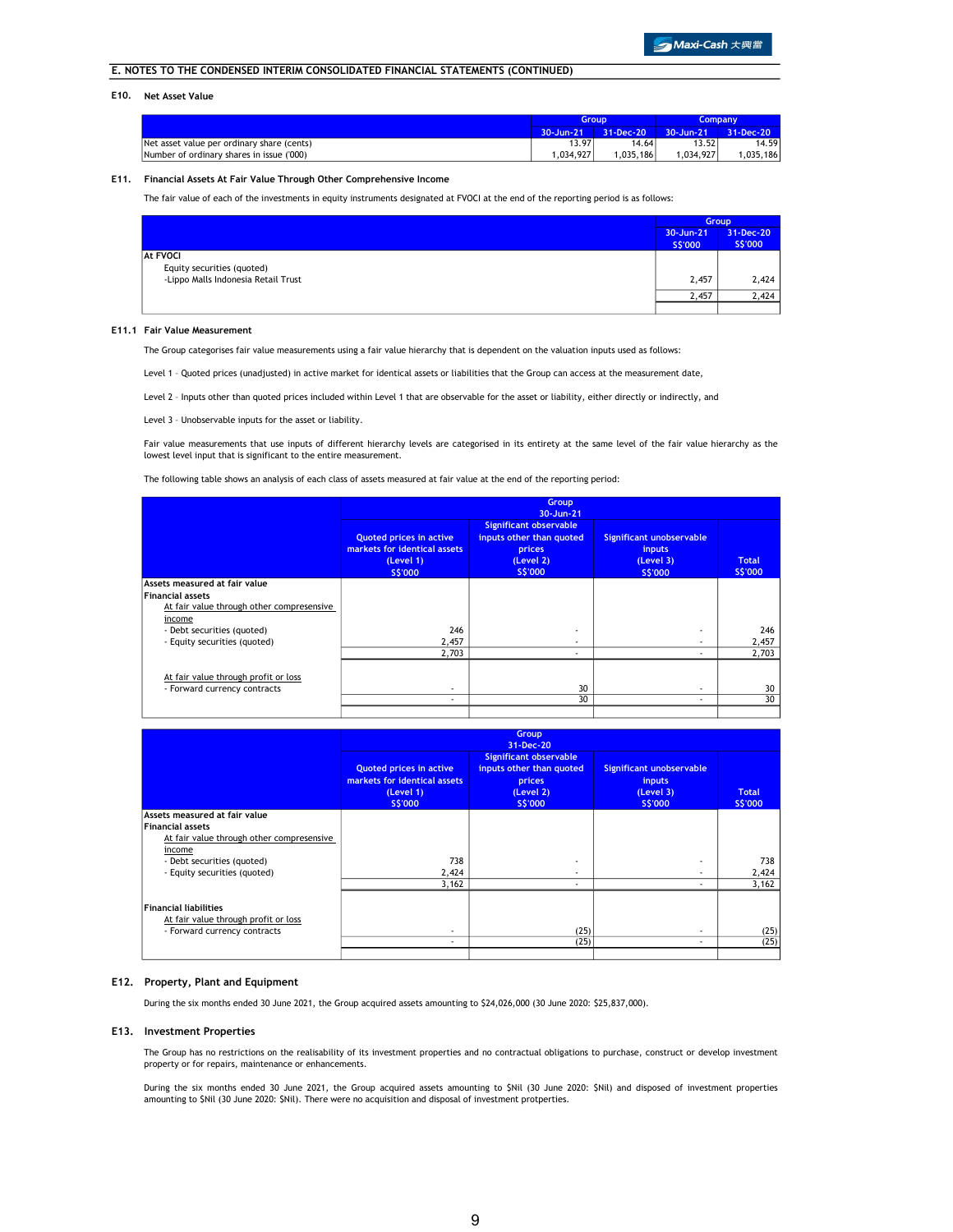The carrying amount of investment properties as at 31 December 2020 approximates fair value. The valuations were performed on the date of acquisition of the respective properties and management had assessed that there were no significant changes to fair value of these properties as at 30 June 2021. The valuations were performed by Suntec Real Estate Consultants Pte Ltd and Savills Valuation and Professional Services (S) Pte Ltd, independent valuers with recognised and relevant professional qualification and with relevant experience in the location and category of the property being valued. The valuations are based on the Direct Comparison Method which makes reference to sales of comparable properties with the consideration of their location, tenure, age, floor area, floor level, condition and standard of finishes.

### E14. Group Borrowings and Debt Securities

### Amount repayable in one year or less, or on demand

|                   | As at 30-June-21           |                          | As at 31-Dec-20            |
|-------------------|----------------------------|--------------------------|----------------------------|
| Secured<br>\$'000 | <b>Unsecured</b><br>\$'000 | <b>Secured</b><br>S'000' | <b>Unsecured</b><br>\$'000 |
| 230,214           |                            | 200,117                  | -                          |

#### Amount repayable after one year Secured Unsecured Secured Unsecured \$'000 \$'000 87,862 45,250 65,403 45,250 \$'000 As at 30-June-21 \$'000 As at 31-Dec-20

### Details of collateral

The Group's borrowings and debt securities are secured as follows:-

i) corporate guarantees by the Company; and

ii) fixed and floating charges on all assets of certain subsidiaries.

### E15. Changes in Share Capital

|                                                                                | No. of ordinary shares<br>(excluding treasury shares) | Issued and fully paid-up<br>share capital |
|--------------------------------------------------------------------------------|-------------------------------------------------------|-------------------------------------------|
|                                                                                | '000'                                                 | \$'000                                    |
| Balance as at 1 January 2021                                                   | 1.035.186                                             | 137,277                                   |
| Share buyback (Note 1)                                                         | (1, 149)                                              | (209)                                     |
| Treasury Shares reissued pursuant to Maxi-Cash Performance Share Plan (Note 2) | 890                                                   | 159                                       |
| Balance as at 30 June 2021                                                     | 1,034,927                                             | 137.227                                   |

Note 1 - On 09 June 2021, the Company purchased an aggregate of 1,148,500 shares, which are held as treasury shares.<br>Note 2 - On 25 June 2021, the Company transferred 889,500 treasury shares to eligible employees under the

The total number of issued shares excluding treasury shares as at 30 June 2021 was 1,034,927,234 (31 December 2020: 1,035,186,234). The Company has no outstanding convertibles or subsidiary holdings as at 30 June 2021 and 30 June 2020.

### E16. Changes in Treasury Shares

|                                                             | As at 30 June 2021 | As at 30 June 2020 |
|-------------------------------------------------------------|--------------------|--------------------|
|                                                             | (000)              | ('000'             |
| Total number of treasury shares                             | 325                | 66                 |
| Total number of ordinary shares (excluding treasury shares) | 1.034.927          | 1.035.186          |
| % of treasury shares over total number of ordinary shares   | 0.03%              | 0.01%              |

On 25 June 2021, 889,500 treasury shares were transferred to eligible employees under the Maxi-Cash Performance Share Plan. The treasury shares held by the Company as at 30 June 2021 was 325,122 representing 0.03% of the total number of issued shares (excluding treasury shares) (30 June 2020: 0.01%). Save as disclosed, there were no sales, transfer, cancellation and/or use of treasury shares during and as at the end of the current financial period reported on.

#### E17. Changes in Subsidiary Holdings

Not applicable. The Company does not have any subsidiary holdings.

#### E18. Subsequent Event

There are no known subsequent events which have led to adjustments to this set of interim financial statements.

## F. OTHER INFORMATION REQUIRED BY CATALIST RULE APPENDIX 7C

### F1. Audit's Report

The condensed interim statements of financial position of Maxi-Cash Financial Services Corporation Ltd and its subsidiaries as at 30 June 2021 and the related condensed interim consolidated statement of comprehensive income, condensed interim statements of changes in equity and condensed interim consolidated statement of cash flows for the six-month period then ended and certain explanatory notes have not been audited or reviewed.

### F2. Audit Opinion (Applicable to Companies That Have Received Modified Audit Opinions)

Not applicable. The Group's latest financial statements for the financial year ended 31 December 2020 was not subject to an adverse opinion, qualified opinion or disclaimer of opinion.

#### F3. Variance from Forecast Statement

No forecast for the financial period ended 30 June 2021 was previously provided.